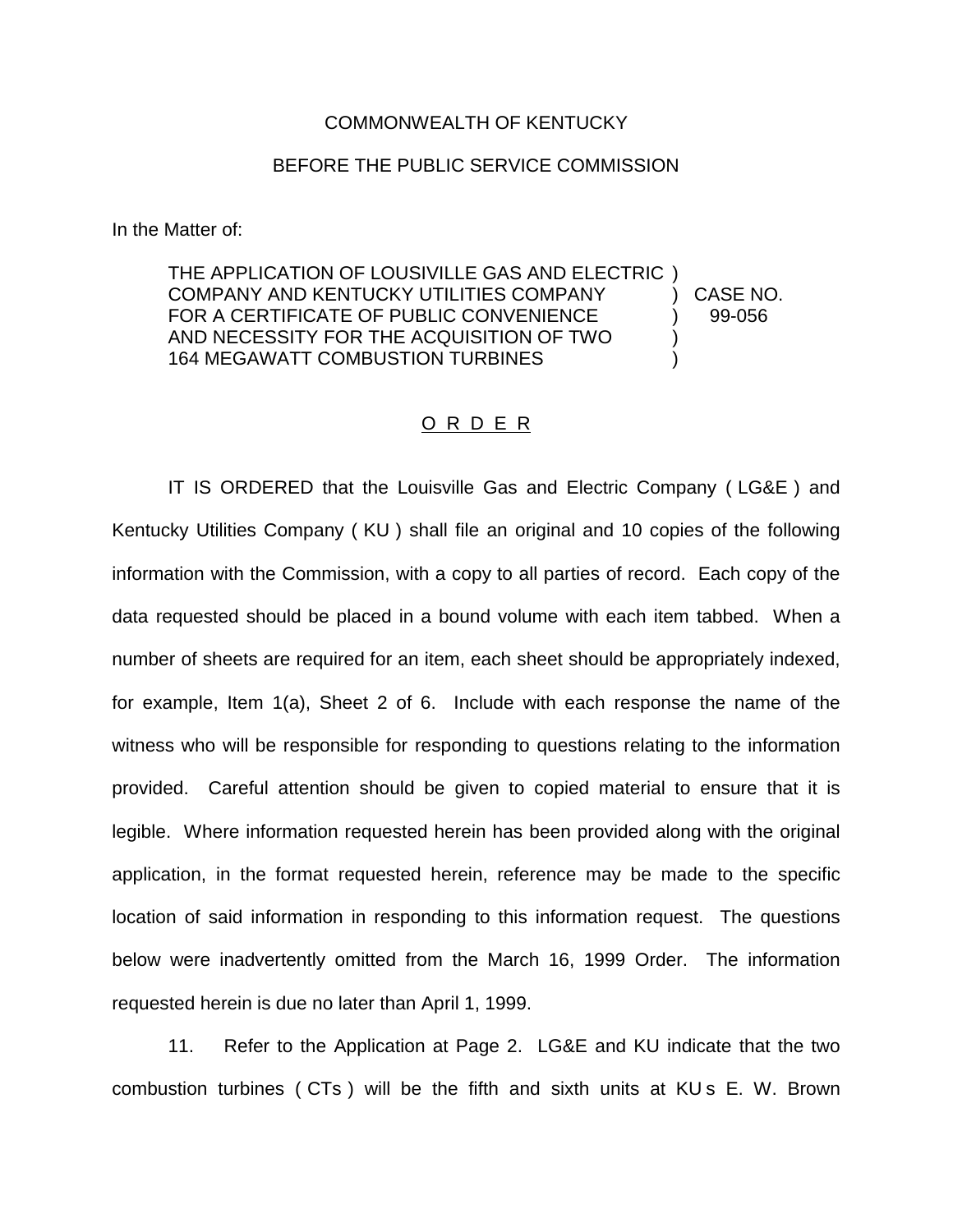Generating Station ( Brown ). What is the total megawatt capacity of the CTs currently in place at Brown?

12. Refer to Exhibits 1 and 2 of the Application. These exhibits contain copies of various environmental approvals and permits KU secured in the early 1990s for the planned CTs at Brown.

a. Have any of the approvals or permits been modified, amended, or updated since the authorization date?

b. If yes, provide copies of the modification, amendment, or update, along with an explanation of the nature of the change. Also explain in detail why this information was not included in the Application.

13. Provide the following information concerning the installation of CTs at Brown, as was envisioned when KU originally sought the environmental approvals and permits.

a. The megawatts to be generated by the CTs.

b. The various emissions limitations.

c. The various effluent discharge limitations.

14. Provide the following information concerning the CTs currently operating at Brown.

a. The various levels of emissions, as of the end of 1998 or the most recent information available.

b. The various levels of effluent discharges, as of the end of 1998 or the most recent information available.

-2-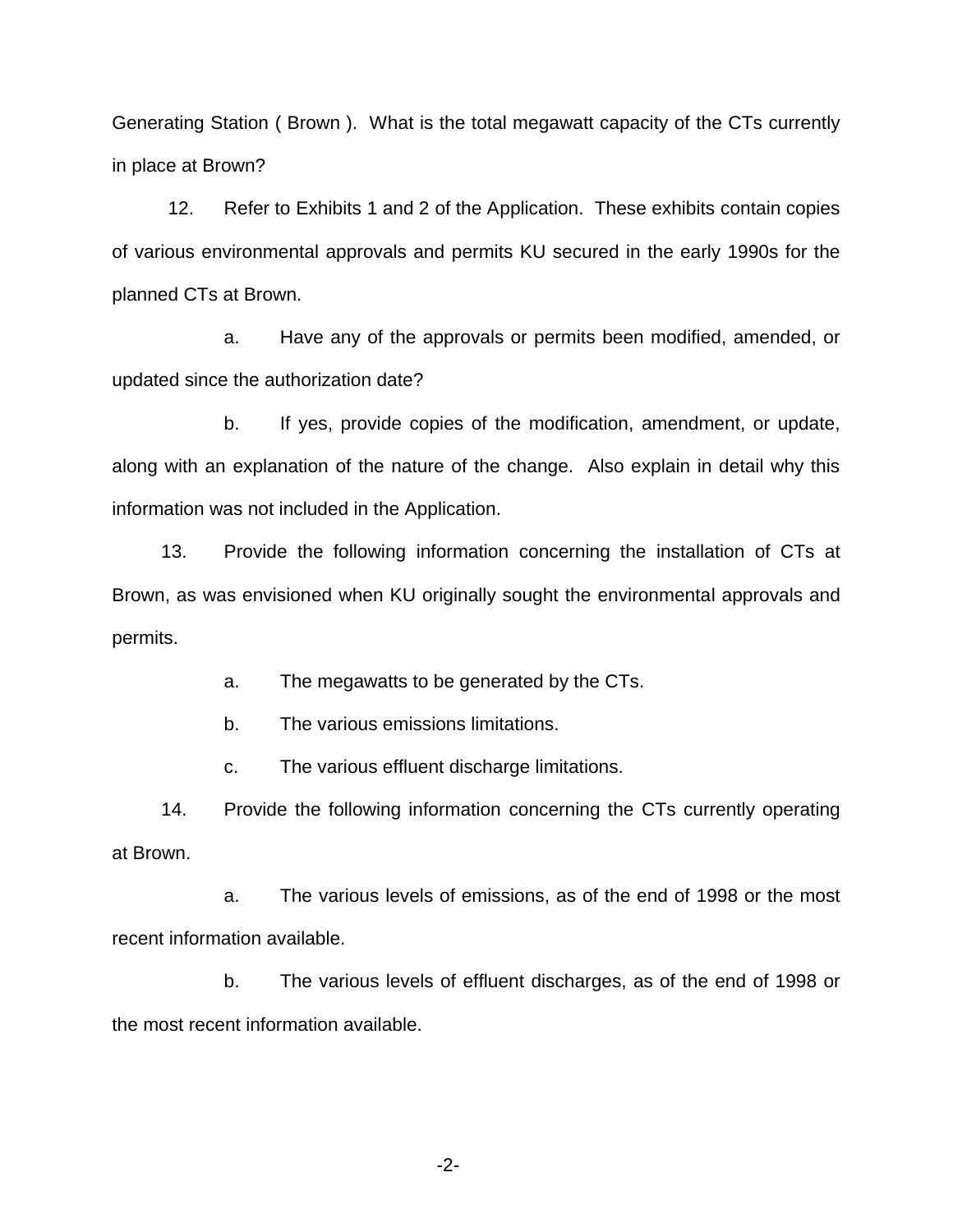15. Provide the following information concerning the two new 164 megawatt CTs under construction at Brown, for both the units alone and for the entire site upon the new CTs becoming operational.

a. The levels of emissions expected.

b. The levels of effluent discharges expected.

16. Refer to Exhibit 2, Page 4 of 4, of the Application, General Conditions No. 17.

a. For the four CTs already operational at Brown, was the phased construction schedule listed in General Conditions No. 17 complied with? If not, what were the ramifications of not being in compliance with the construction schedule?

b. It would appear that the construction of the two new 164 megawatt CTs is not in compliance with the permit construction schedule. Describe the impacts non-compliance with the construction schedule has on the overall air quality permit.

17. Refer to Exhibit 3a of the Application, the General Conditions of Sale between ABB Power Generation, Inc. and LG&E Capital Corp.

a. When was this agreement executed?

b. Provide a copy of the October 2, 1998 letter from C. A. Markel to Chris Broemmelsick, which is referenced in the General section of the agreement.

c. Explain in detail why only a portion of this document was included in the application.

d. Provide copies of the entire General Conditions of Sale document.

18. Provide the following information concerning the site of the new CTs at Brown:

-3-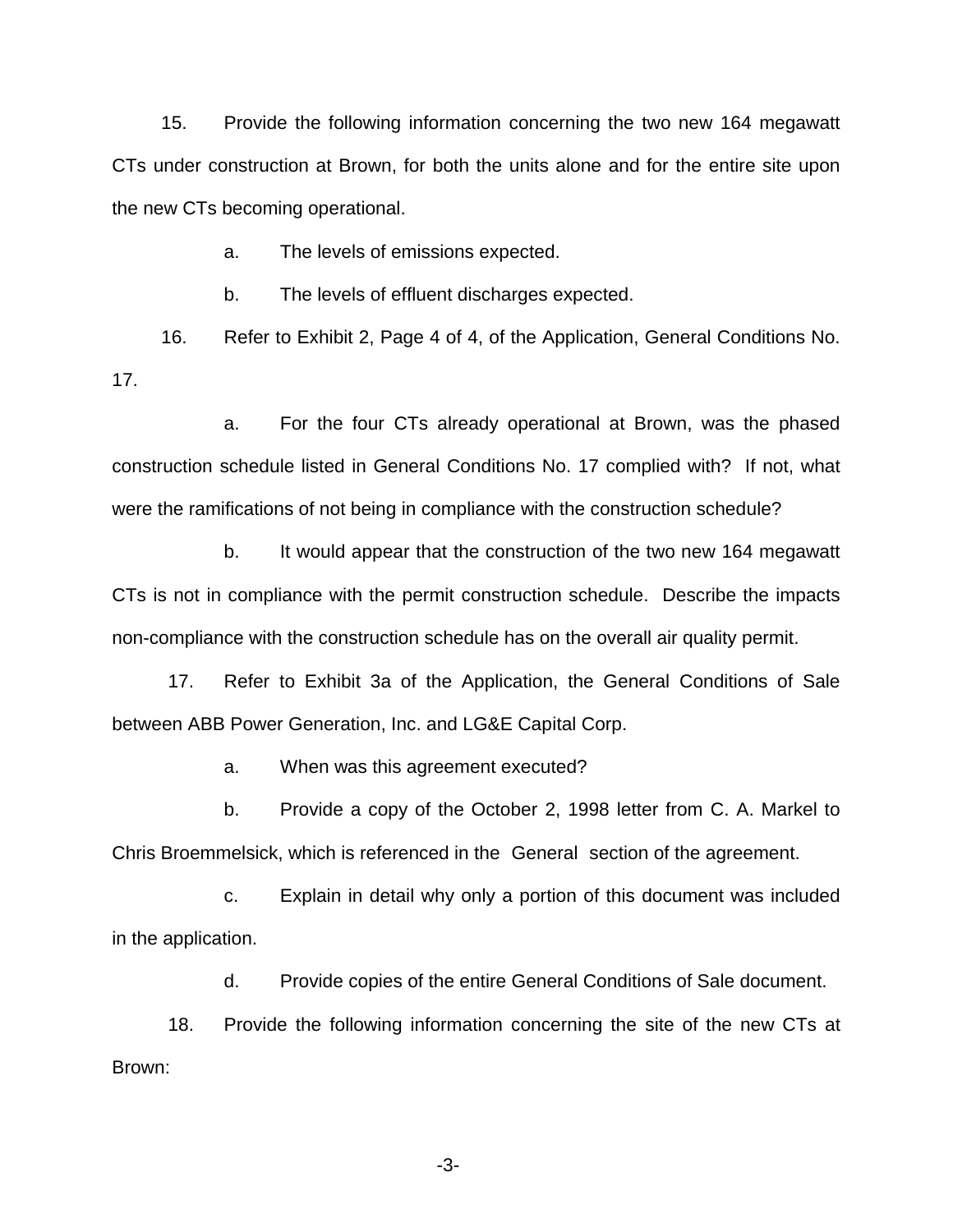a. The original book cost to KU for the land and all associated facilities and services that will be utilized during the construction of the CTs.

b. The fair market values of all the assets listed in the response to part (a) above, as of November 1998. Include a detailed explanation as to how KU determined the fair market values.

c. All accounting entries made to KU s books reflecting the transfer of the new CTs site and associated facilities and services from KU to LG&E Capital Corp. If no accounting entries were recorded, explain in detail why.

d. All accounting entries made to KU s books that reflect expenses associated with the construction of the new CTs that KU is charging to LG&E Capital Corp. For each entry, explain in detail how the expense is determined and how it is allocated.

19. Refer to the testimony of Ronald L. Willhite, Page 9. LG&E Energy Corp. s Corporate Policies and Guidelines for InterCompany Transactions ( Transaction Guidelines ) clearly state that, Transfers or sales of assets will be priced at the greater of cost or fair market value for transfers or sales from LG&E or KU to LG&E Energy or other subsidiaries and at the lower of cost or fair market value for transfers or sales made to LG&E or KU from LG&E Energy or any of LG&E Energy s non-utility subsidiaries. Explain why Mr. Willhite states on Page 9 of his testimony that, if the Commission grants the certificate requested by LG&E and KU, LG&E Capital Corp. will transfer title of ownership of the two new CTs to LG&E and KU at cost.

20. Assume for the purposes of this question that the Commission approves the request to transfer the two new CTs to LG&E and KU.

-4-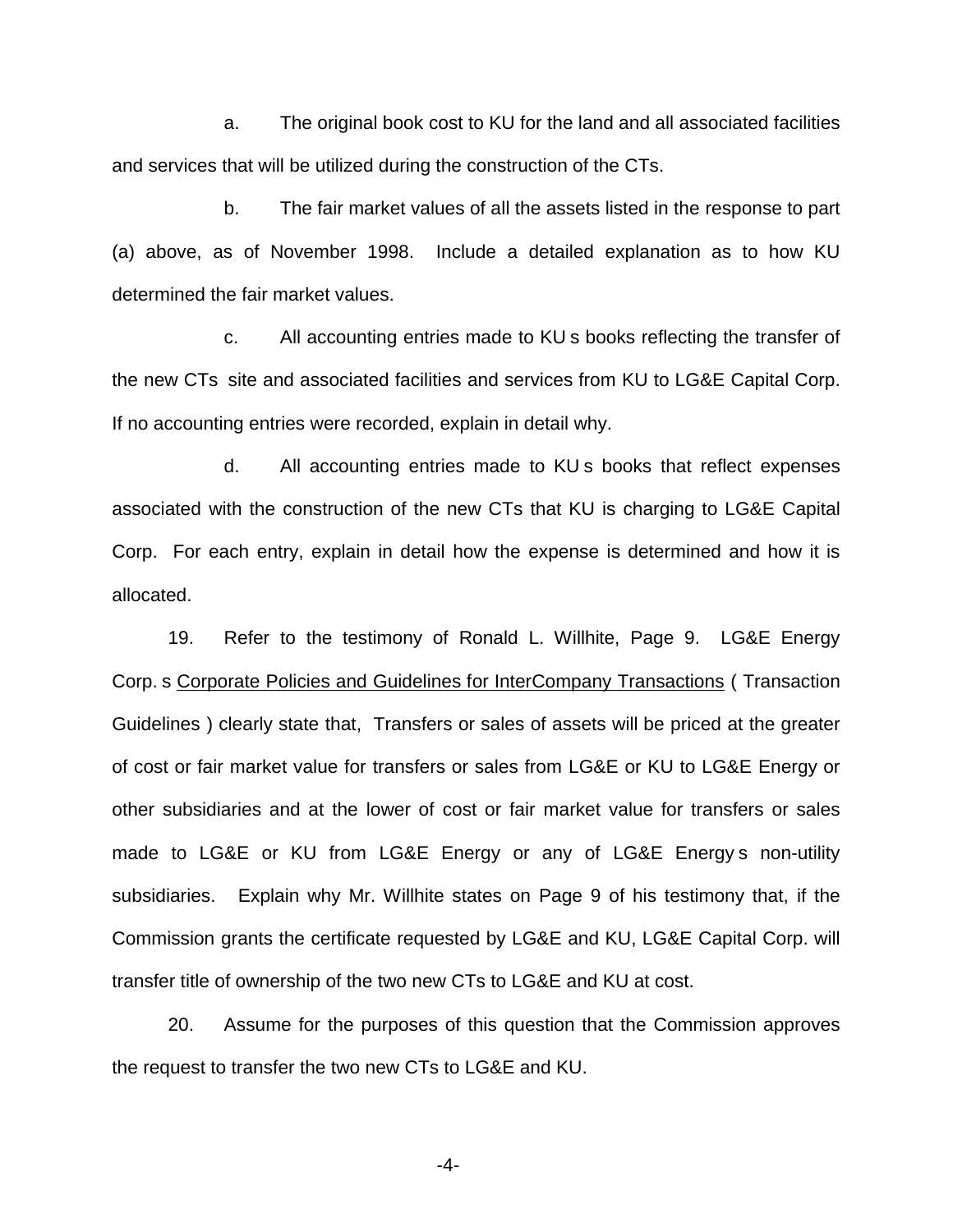a. Provide the accounting entries that will be made on LG&E s and KU s books to reflect the respective shares of the new CTs.

b. Provide a listing of the expenses KU will incur to operate and maintain the new units. Explain in detail how KU will allocate to LG&E its portion of these expenses. A response that the Transaction Guidelines will be followed will be deemed an insufficient response.

21. Assume for purposes of this question that the Commission does not approve the request by LG&E and KU.

a. Whose personnel will be actually operating and maintaining the CTs, LG&E Capital Corp. s or KU s?

b. If KU s, describe the expenses that will be allocated between the two entities, and explain in detail how allocations will be made. A response that the Transaction Guidelines will be followed will be deemed an insufficient response.

c. Explain in detail how the gas supply and other fuel-related expenses would be allocated between KU and LG&E Capital Corp. A response that the Transaction Guidelines will be followed will be deemed an insufficient response.

d. What would the estimated revenues from the transmission of the CTs generation be to KU on an annual basis? Explain how the estimate was determined.

22. Refer to Exhibits HBS-2 and HBS-3 of the Application. Describe the extent to which the energy and demand forecast methodologies presented in these exhibits are different from the methodologies employed in LG&E s and KU s last integrated resource plans filed with the Commission.

-5-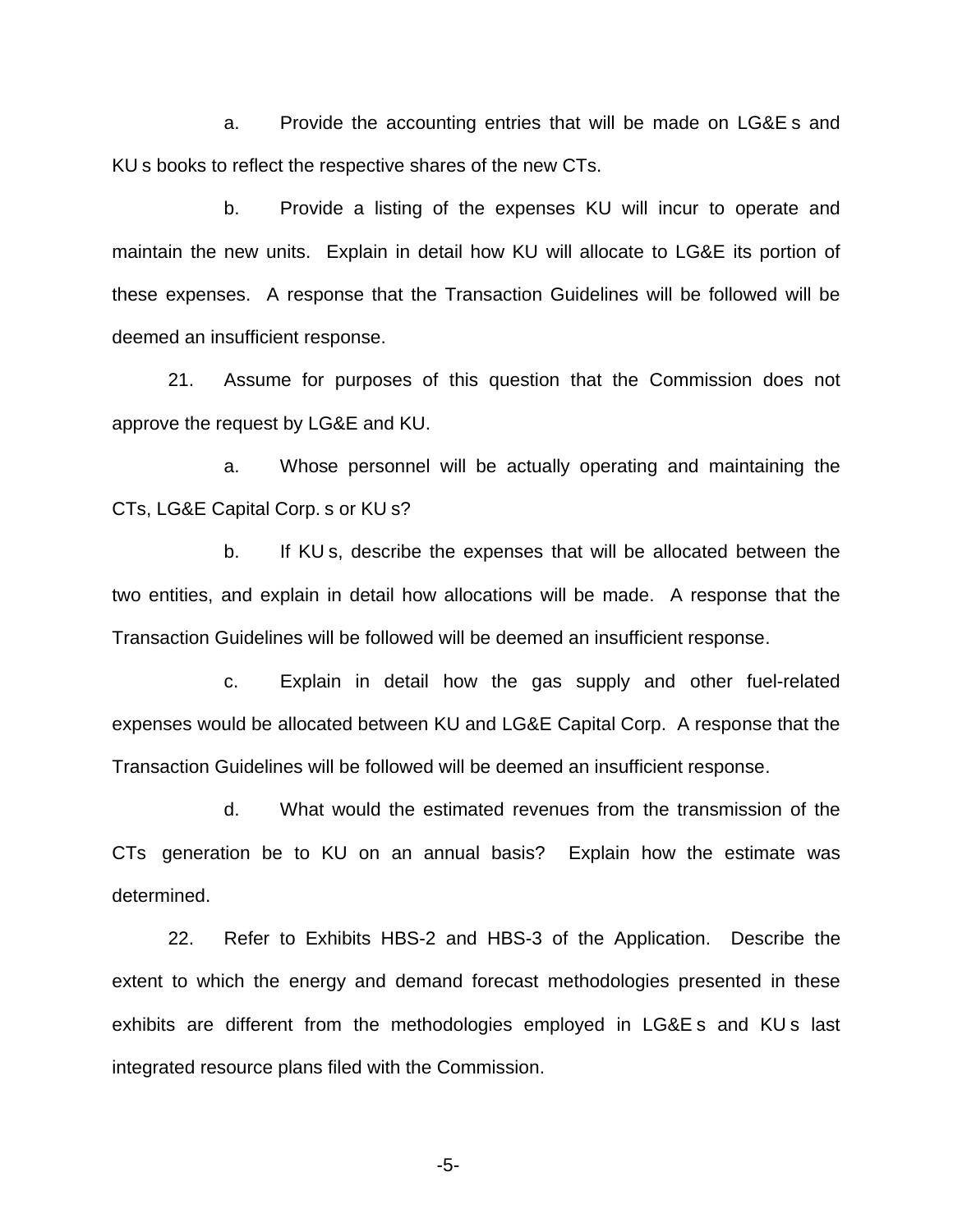23. Mr. Ronald L. Wilhite in his testimony stated, In fact, the companies have issued request for purchased power for the summers of 1999-2002.

a. Provide a copy of the request for purchased power RFPP which was sent out.

b. Provide a list of the recipients of the RFPP.

c. Provide a copy of each response to the RFPP and a summary of all responses that ranks the proposals and explains why each was accepted or rejected.

d. Since the CTs will be used for a period longer than 1999-2002, explain why your RFPP was limited to the 1999-2002 period instead of a longer period.

24. Has this ABB 164MW CT proposed in your application been tested and in operation in the USA? If yes, provide the following information.

a. How long has this CT been in operation?

b. How many of these CTs have been installed?

c. Has any problem been encountered with this model?

d. What kinds of fuel will this CT require?

e. If natural gas is the primary fuel to be used, will additional pipeline need to be constructed? Explain.

-6-